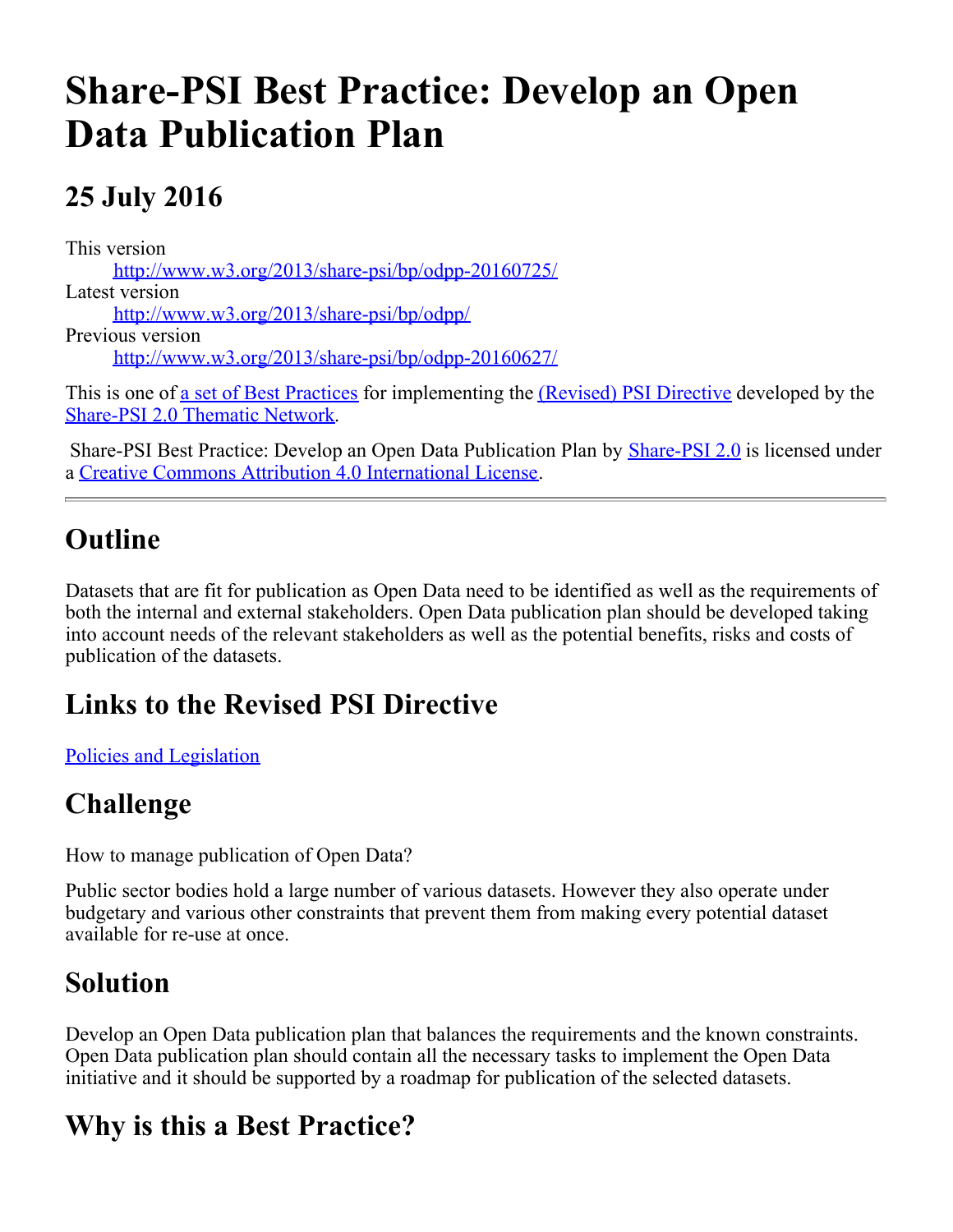This best practice aims at balancing the requirements and needs of the relevant stakeholders with the available resources by planning of the data release and other necessary steps that takes into account the demand for data, the potential benefits and risks associated with the publication of the identified datasets as well as the estimated costs of the publication.

## **How do I implement this Best Practice?**

An analysis of the available datasets should be performed, needs and requirements of both the internal and external stakeholders should be understood and the Open Data publication plan should be developed. Publication of Open Data should be in line with the strategic aims of the organization, with the relevant policies such as the national Open Data strategy and it should meet the demand of the potential users of the data. Therefore the requirements of both internal and external stakeholders should be identified and analysed. Open Data publication plan should contain all the necessary tasks to implement the Open Data initiative. With regard to the datasets planned to be published as Open Data a release roadmap should be developed. Release of the datasets should be prioritised taking into consideration the requirements of the stakeholders as well as the results of the analysis of the datasets, i.e. the identified benefits and risks and the cost/effort estimates. Progress should be tracked against the Open Data publication plan. This plan should be also regularly reviewed and updated.

Implementation steps could be summarised as follows:

- Obtain the top management support.
- Appoint a person responsible for development of the Open Data publication plan.
- Secure cooperation of the departments involved in the Open Data initiative.
- Identify requirements of both internal and external stakeholders. Voice of every group should be treated with due regards.
- Develop Open Data publication plan balancing the requirements and the known constraints.
- Develop Open Data release roadmap based on the dataset priorities.
- Set up a review process for the Open Data publication plan.

#### **Where has this best practice been implemented?**

| Implementation | <b>Contact Point</b>                                                                                                                                             |
|----------------|------------------------------------------------------------------------------------------------------------------------------------------------------------------|
|                |                                                                                                                                                                  |
|                | Martin Alvarez-Espinar                                                                                                                                           |
|                | Pekka Koponen, Forum Virium Helsinki.                                                                                                                            |
|                | Country<br>Austria Open Government Data Implementation Model Bernhard Krabina<br><b>Basque Country PSI re-use assesment</b><br>Finland Helsinki Region Infoshare |

#### **References**

- Samos Workshop: [Open Data Publication Plan](https://www.w3.org/2013/share-psi/wiki/images/a/a0/TheFlemishInnovationProjects.pdf).
- [Timisoara report](https://www.w3.org/2013/share-psi/workshop/Timisoara/report)
- Open Data Institute guidance: [Engaging with reusers](http://theodi.org/guides/engaging-reusers)
- Open Data Institute guidance: [How to prioritise data to drive global development](http://theodi.org/guides/prioritise-open-data-to-drive-global-development)

#### **Local Guidance**

This Best Practice is cited by, or is consistent with, the advice given within the following guides: